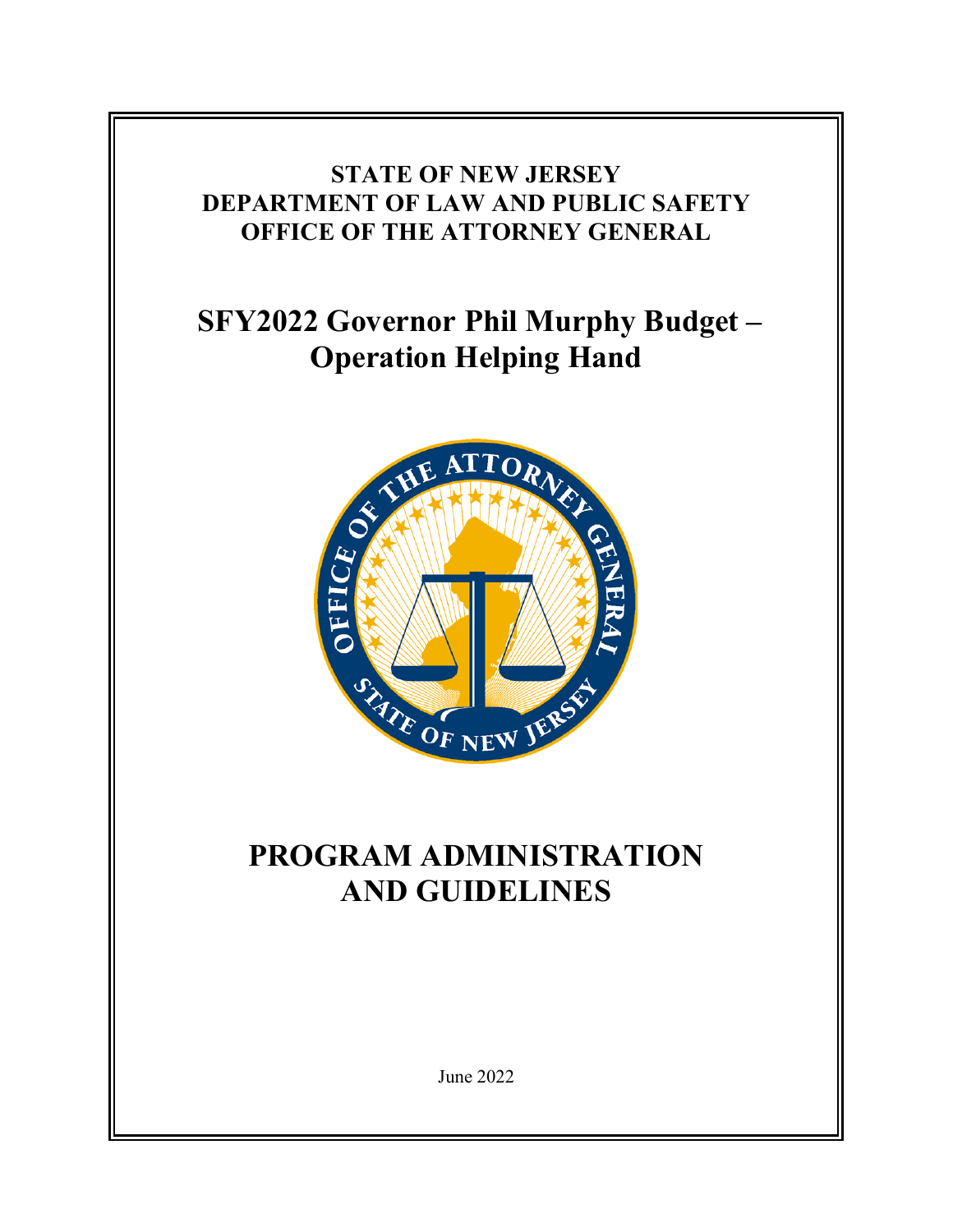# **STATE OF NEW JERSEY SFY2022 Governor Phil Murphy Budget – Operation Helping Hand**

#### **PROGRAM ADMINISTRATION AND GUIDELINES**

#### **I. ADMINISTRATION**

This document has been compiled to assist in the application, program development, and implementation processes, as well as the reporting and compliance requirements, of the SFY2022 Governor Phil Murphy Budget – Operation Helping Hand (OHH) Grant Program.

The State of New Jersey, Department of Law & Public Safety, Office of the Attorney General (OAG) received funds from the SFY2022 and SFY2023 Governor Murphy Budgets to administer the OHH initiative. A total of \$2,600,000 of the budgets will be awarded to participating counties, for use by August 31, 2023.

Under the OHH initiative, counties are eligible to receive grant funding to establish or expand programs in which law enforcement officers play an active role in identifying individuals with substance use disorders and—together with community partners—serve as a point of entry for treatment and/or recovery support services. The OHH model may be adapted to meet each participating county's circumstances, but every participating county's program will involve coordination and collaboration between law enforcement officers, recovery specialists, and other addiction professionals to connect individuals suffering from the disease of addiction with treatment and/or recovery support services.

The OHH model originated in Bergen County, where law enforcement would offer to immediately connect individuals with substance use disorder who were arrested in operations at known drug hot spots to treatment and/or recovery support services. Now that OHH has expanded to all 21 counties in New Jersey, there are many different forms of the OHH model, and counties are encouraged to adapt the OHH model to meet their unique circumstances. For example, counties may identify individuals at-risk for drug overdoses using law enforcement data, including New Jersey State Police's At-Risk Matrix Delivery Report and other resources, like targeted surveillance, and then send teams of law enforcement officers and recovery specialists to meet with these individuals about recovery and treatment options–without making any arrests. Other counties offer these connections to recovery and treatment options as a diversion alternative to traditional processing for drug charges, presenting opportunities for individuals who are arrested to have their participation in treatment or recovery services considered toward any charges or sentencing recommendations. Counties also may adapt the OHH model in a manner that expands on existing programs and/or resources, including but not limited to mobile addiction outreach vans and Municipal Court programs that offer Municipal Court defendants, who are not eligible for Drug Court, the chance to be connected to treatment or recovery services. However, all OHH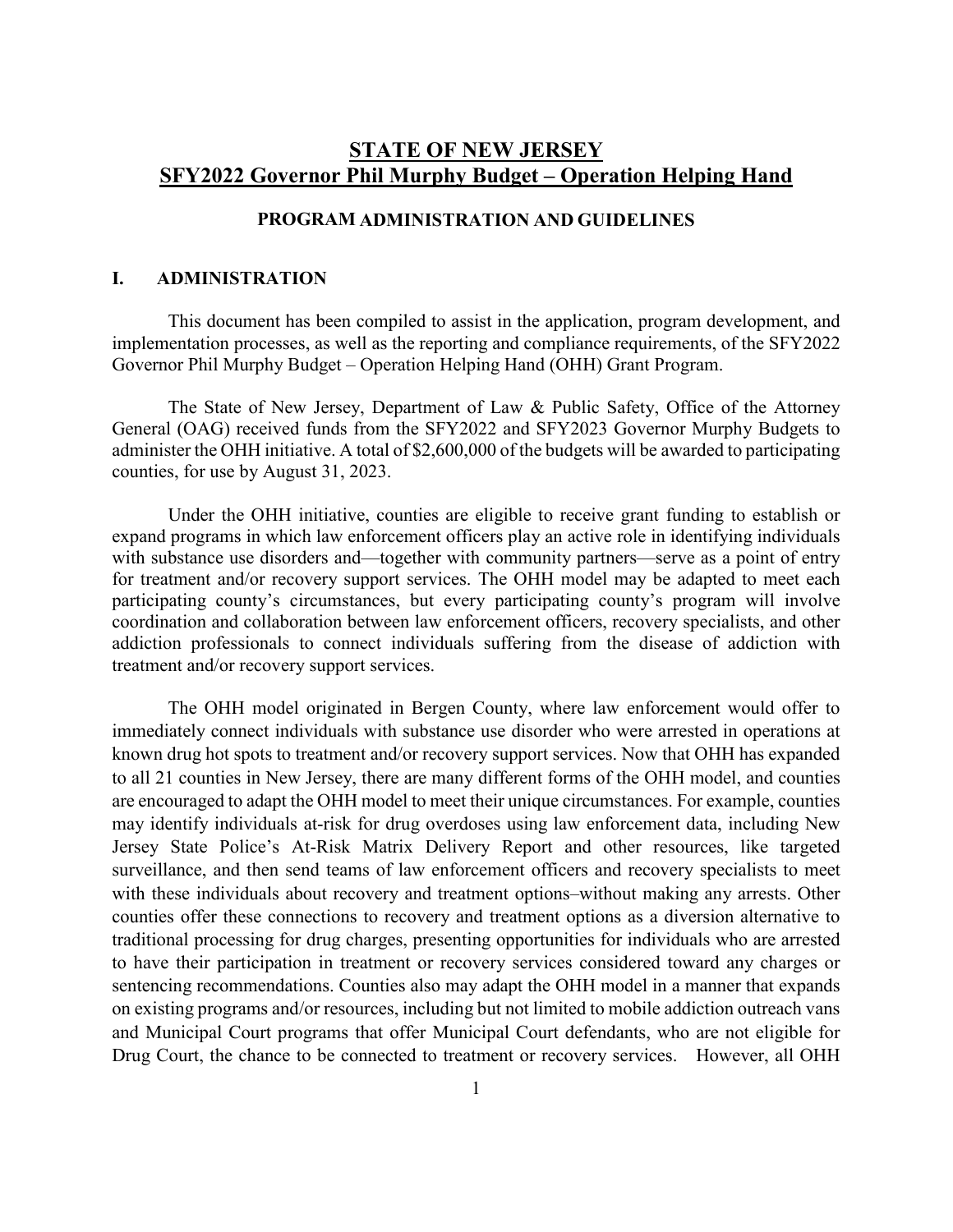programs must use law enforcement encounters as the point of entry for treatment and/or recovery support services.

Counties are encouraged to increase the frequency of past OHH programs, incorporate and improve on their existing model, and share data to reduce the number of overdose-related deaths.

The OAG Consolidated Grants Management Office will award, administer, and monitor subawards made under the OHH initiative, in cooperation with OAG's Office of the New Jersey Coordinator for Addiction Responses and Enforcement Strategies (NJ CARES). Staff from OAG will be available to provide technical assistance during the award process and subaward period.

The base funding allocation for each County Prosecutor's office is \$123,809.50. If not all County Prosecutors' offices participate, the total \$2,600,000 in funding will be divided among participating County Prosecutors' offices using a formula determined by NJ CARES.

The funding is for a 12-month period from September 1, 2022 through August 31, 2023.

All inquiries concerning the grant award process should be addressed to:

Office of the Attorney General NJ CARES 124 Halsey Street Newark, NJ 07102 Main No.: 609-433-4864 E-mail address: levyk@njdcj.org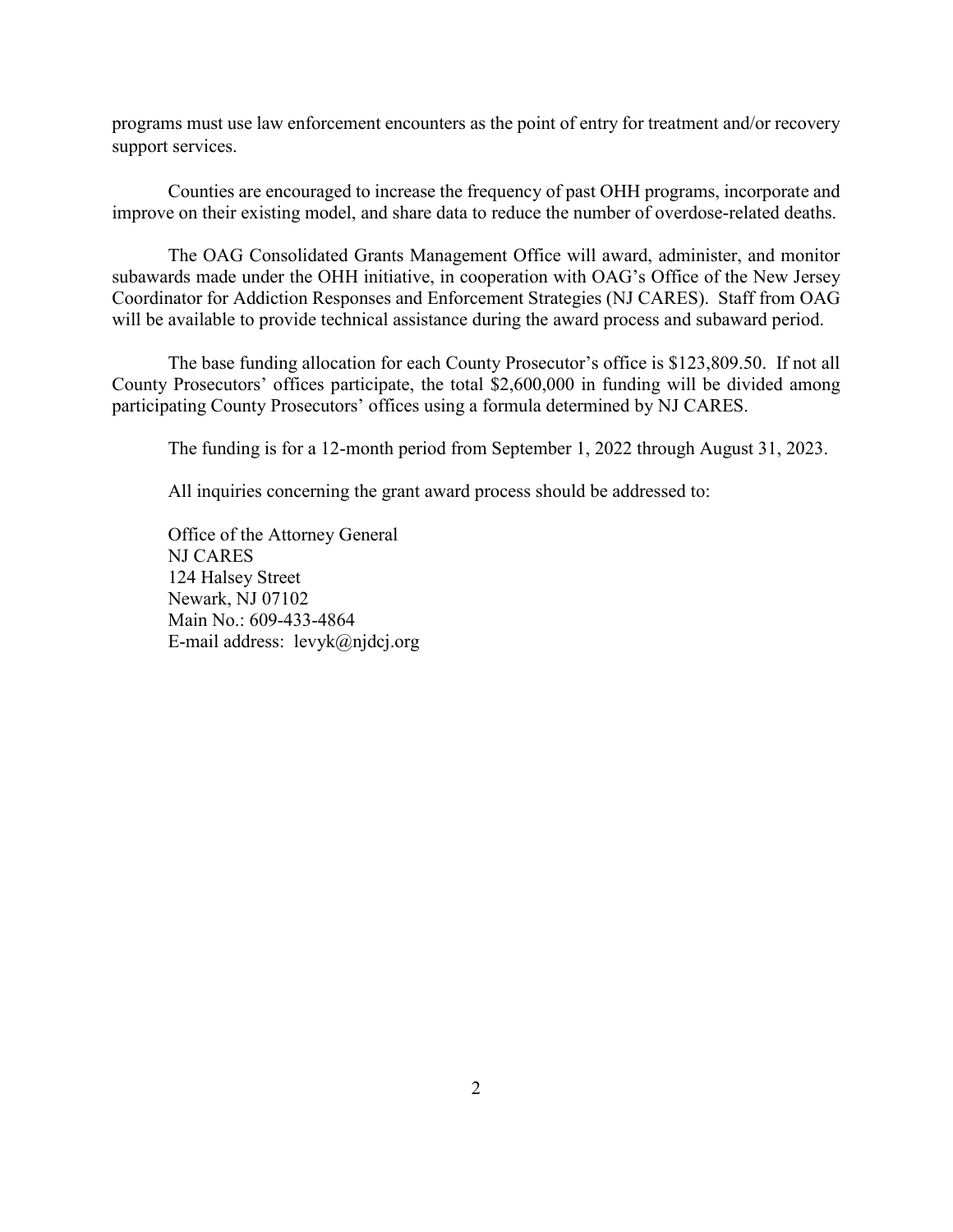#### **II. APPLICATION REQUIREMENTS**

#### **A. NOTIFICATION OF PARTICIPATION**

Any county wishing to participate in the OHH program must notify NJ CARES, via e-mail at levyk $(\partial \rho_{\text{nj}})$ dcj.org, no later than June 10, 2022. NJ CARES will then provide application and award packages to each county via e-mail, no later than June 17, 2022.

#### **B. SUBMISSION**

Application and award packages are due to NJ CARES by July 22, 2022. One copy of the application and award package must be submitted via e-mail to levyk@njdcj.org.

## **C. GRANT APPLICATION**

The goal of the OHH program is to provide counties with funding to establish, expand, and/or adapt programs in which law enforcement officers play an active role in identifying individuals with substance use disorders and—together with community partners—serve as a point of entry for treatment and/or recovery support services.

Applicants must complete and return the following:

- 1. The Applicant Information Form
- 2. The Application Authorization
- 3. The Program Application Narrative
- 4. The Program Timeline of Deliverables/Milestones
- 5. Subaward Contract
- 6. Governing Body Resolution & Certification
- 7. General and Special Conditions
- 8. New Jersey Single Audit Requirements and Certification

#### **III. PROGRAM GUIDELINES**

- The proposed program must involve law enforcement officers playing an active role in identifying individuals with substance use disorders and—together with community partners—serving as a point of entry for treatment and/or recovery support services.
- The proposed program must be based on an OHH model that combines outreach to individuals at-risk for drug overdoses with connections to recovery and treatment options, but may be tailored to each county's circumstances. A county is able to develop and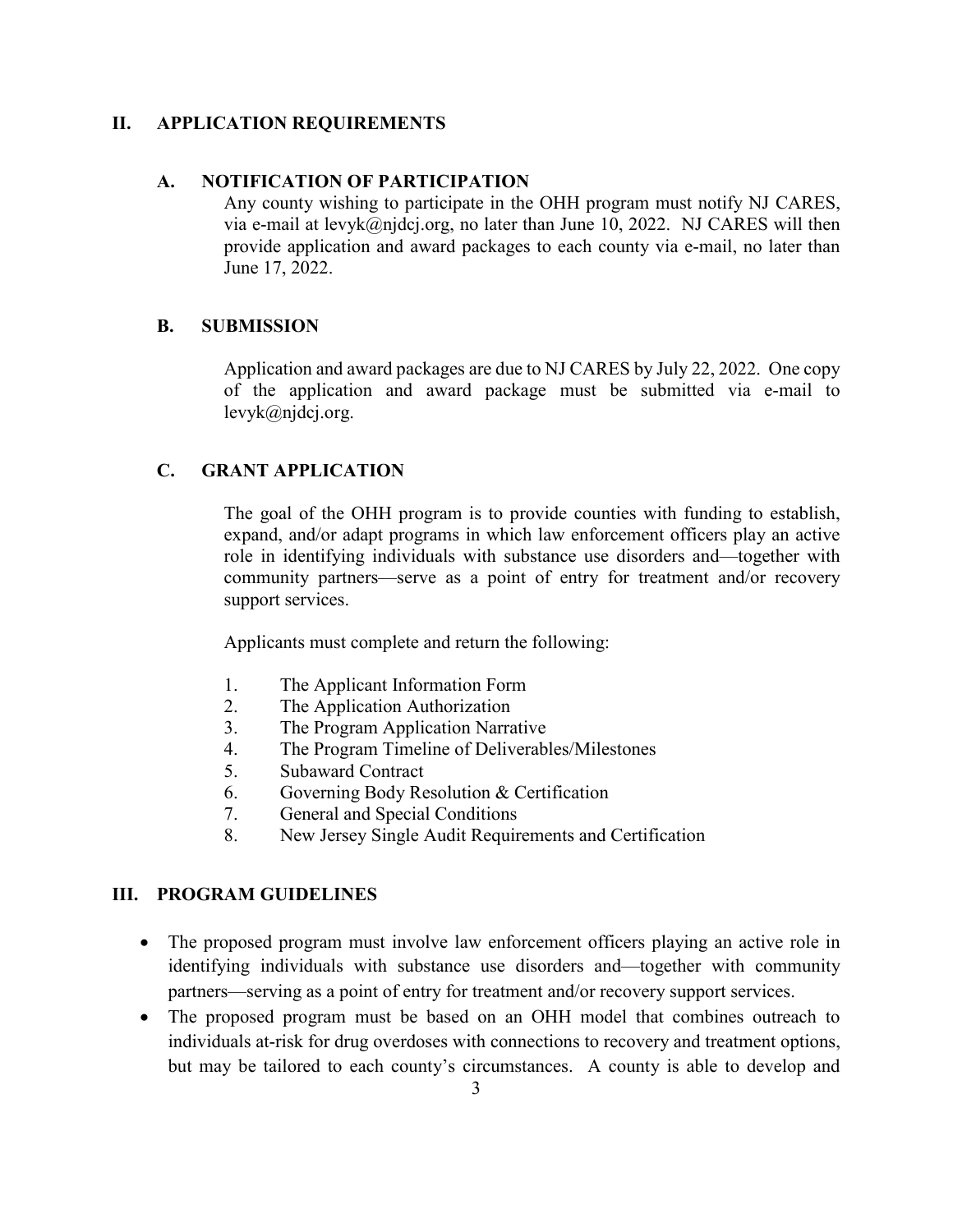implement a program that involves proactive law enforcement outreach that does not result in arrests, or that offers recovery and treatment as a diversion alternative to traditional processing for drug charges.

- The proposed program must involve law enforcement affirmatively and proactively reaching out to individuals with substance use disorder and **may not** center on a model where individuals walk-in to designated police stations for help at certain times, although walk-in programs may supplement proactive operations. Law enforcement must be a direct point of referral to treatment and/or recovery support services.
- The proposed program must involve law enforcement conducting at least 6 separate arrest or non-arrest based outreach efforts that involve law enforcement and its addiction partners offering care to targeted individuals at home or on the street (or telephonically/virtually/by mail if COVID-19 impedes in-person contact), and/or operate for at least 3 months in the case of programs that target defendants and 24/7 responses to opioid incidents, and supplemental walk-in programs and/or hotlines.
- The proposed program must incorporate the OHH logo into any promotional items, including but not limited to: brochures, palm cards, flyers, outfitted mobile vehicles, tablecloths, and social media posts.
- Each county will be responsible for implementing and effectuating a program similar to OHH, which includes the following: engaging and coordinating law enforcement and addiction community efforts; ensuring that appropriate levels of law enforcement are assigned to plan, manage, and implement the program; lining up recovery specialists, clinical professionals such as patient navigators, and treatment facilities that will have a suitable level of bed availability during the span of the initiative; navigating issues related to treatment coverage, and tracking participant outcomes.
- Counties whose programs involve a law enforcement surge that may significantly increase short-term demand for inpatient treatment should coordinate with each other, through OAG, to stagger their OHH initiatives, so resources such as detoxification facilities are able to meet the increased demand.
- Funds **may not** be used to pay for substance use treatment. Funds may be used to connect individuals suffering from substance use disorder to care (but not to provide the care itself).
- Funds may be used to support the planning, establishment, and ongoing management and operation of OHH initiatives, which include, but are not limited to paying for: overtime or comp time for law enforcement officers engaging in OHH activities; hiring staff, patient navigators, and recovery specialists to coordinate the initiative, track the participants, provide transportation, and make follow-up calls to those individuals who do not want to participate at the onset of the program; necessary equipment, materials, and supplies, including personal protective equipment, sanitizing wipes, and food and beverages, prepaid phones, and laptops for individuals being connected to care; mobile van outfitting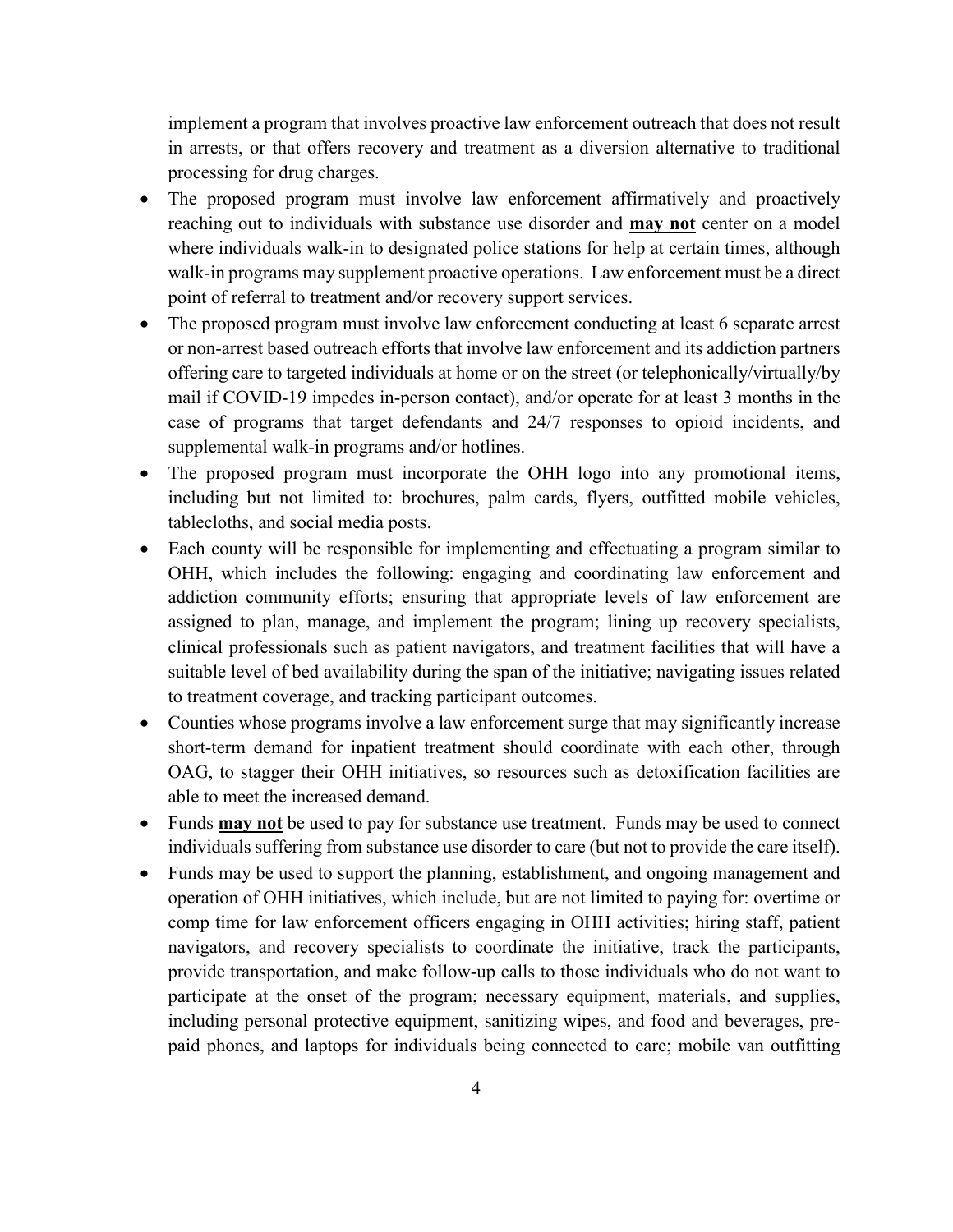expenses for mobile van operations; transportation expenses; and refreshments and giveaways for participants engaged in outreach events and educational outreach efforts that promote the program.

- Funds may further be used on a case by case basis for purposes associated with assisting an OHH participant in maintaining his or her sobriety in the long run, such as covering the cost of the GED or other educational pursuits and housing when all other avenues are exhausted.
- Funds may be used to pay for training or education of law enforcement and/or OHH stakeholders on understanding and/or addressing addiction. If a county needs training or educational resources, they are also encouraged to utilize the OHH Peer-to-Peer Learning Coordinators as a resource.
- Funds may also be used to purchase harm reduction products for distribution to the community, such as naloxone, fentanyl test strips, and Rx Disposal bags.
- The program narrative must include a proposed budget of what the county intends to use the funds to purchase.
- Each county must make a representative of its office available to OAG for any presentations or events OAG may run that involves OHH.
- Counties are to anticipate a disruption in activities that involve in-person contact due to COVID-19 during the grant period and **must** include a contingency plan for their activities that would allow their program to remain operational in light of COVID-19 suspending inperson contact and community events. This may include telephonic and/or virtual contact with program participants and the community, and the use of 24/7 Hotline numbers.

#### **IV. APPLICATION AUTHORIZATION**

The submission of any grant application requires the signature of the applicant unit of government's Authorized Official (**see Application Authorization Form**) indicating that the application is authorized by the county government. Signature indicates that the information provided within the application is truthful, accurate, and complete; the applicant intends to comply with all requirements regarding the use of grant funds; and the applicant will use the grant funds to carry out the project as described in the application.

The Authorized Official also acknowledges that they are responsible for authorizing expenditures and disbursing grant funds. The Applicant certifies that all grant funds will be used exclusively for the purposes specified in the grant award; and it will pay for all costs in excess of the grant award.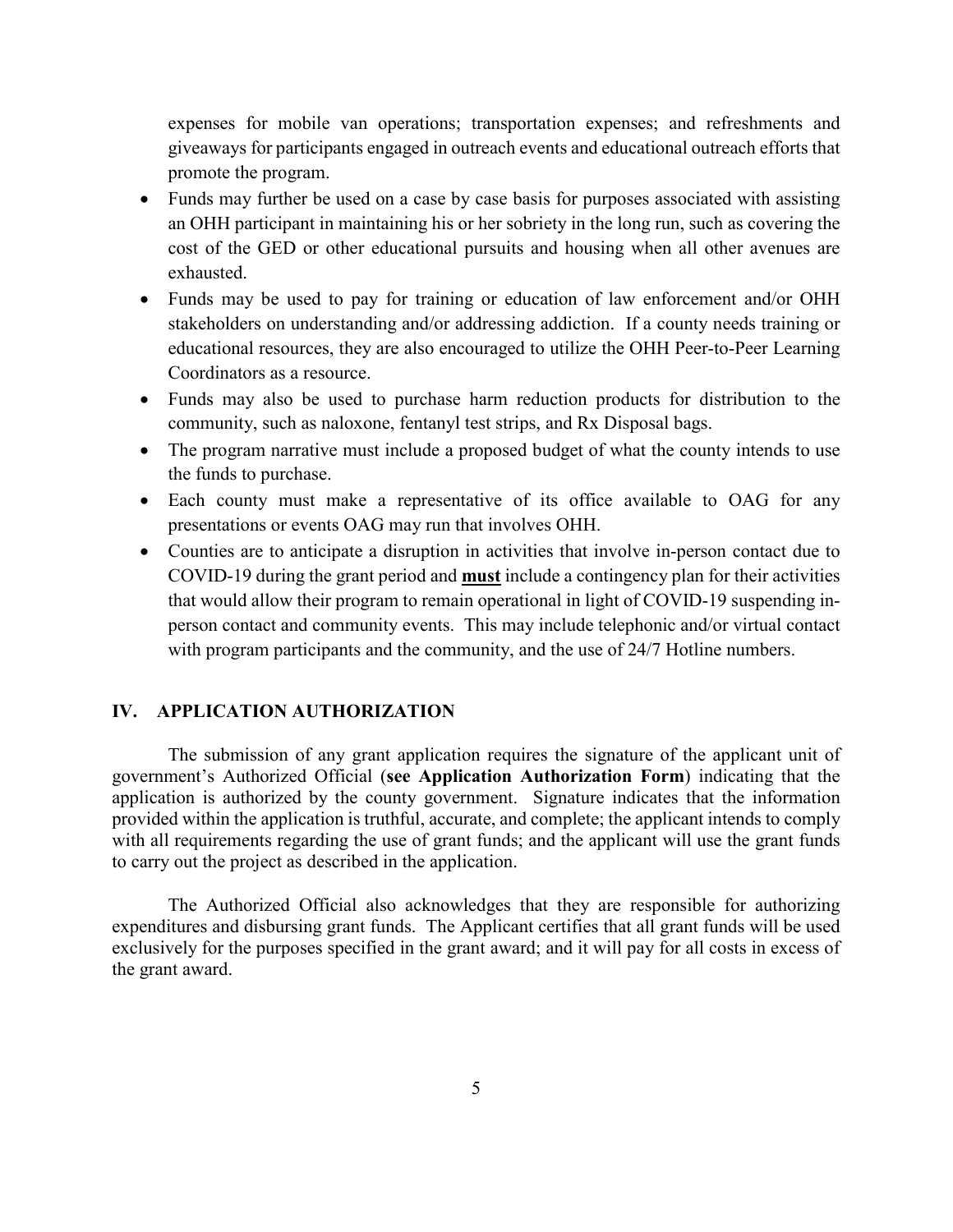#### **V. RESOLUTION**

#### **Applicants, must return a certified Resolution with their Award Package.**

The Resolution must contain all data requirements listed on the Required Resolution & Certification Checklist which is provided as a reference document in the Award Package.

The Resolution must be certified by the recording officer and should contain the official seal.

#### **VI. CIVIL RIGHTS COMPLIANCE**

Applicants and their contractors are required to comply with the New Jersey Law Against Discrimination, N.J.S.A. 10:5-1 et seq. Applicants are expected to comply with all applicable New Jersey regulations, policies, and guidelines.

#### **VII. DEBARMENT**

Applicants and their subcontractors should not obtain goods and services from other agencies which are debarred, suspended or disqualified from doing business with the State of New Jersey.

Applicants are also expected to comply with state Executive Order No. 34 (March 17, 1976), and state circular letter OMB 93-13-GSA regarding debarments, suspensions & disqualifications. The State Department of Treasury has an online, searchable database of those individuals, corporations, and agencies who are debarred from conducting business with the State of New Jersey: [http://www.state.nj.us/treasury/revenue/debarment/index.shtml.](http://www.state.nj.us/treasury/revenue/debarment/index.shtml) In the performance of any grant, subrecipients cannot conduct business with ineligible firms or individuals who are considered debarred, suspended or disqualified.

#### **VIII. NEW JERSEY PENALTIES FOR CORRUPTION OF PUBLIC RESOURCES**

While enacting ethics and government corruption reforms, the New Jersey Legislature enacted Public Law 2007, Chapter 158, which makes knowingly misusing public resources for an unauthorized purpose a crime. N.J.S.A. 2C:27-12. Under the Crime of Corruption of Public Resources, an individual commits a crime if (1) the public resource is subject to an obligation to be used to perform or facilitate the performance of a governmental function or public service, (2) a person knowingly uses a public resource for an unauthorized purpose, or (3) a person makes a material representation that is false to a government agency . . . to obtain or retain a public resource, or with the purpose to mislead or deceive any person as to the use or disposition of a public resource. Id. The Legislature defines a public resource as including grants awarded by the government. Id. Convictions under this act could result in a 20-year prison term and \$200,000 fine. Id. The Legislature also enhanced public corruption penalties under the Public Corruption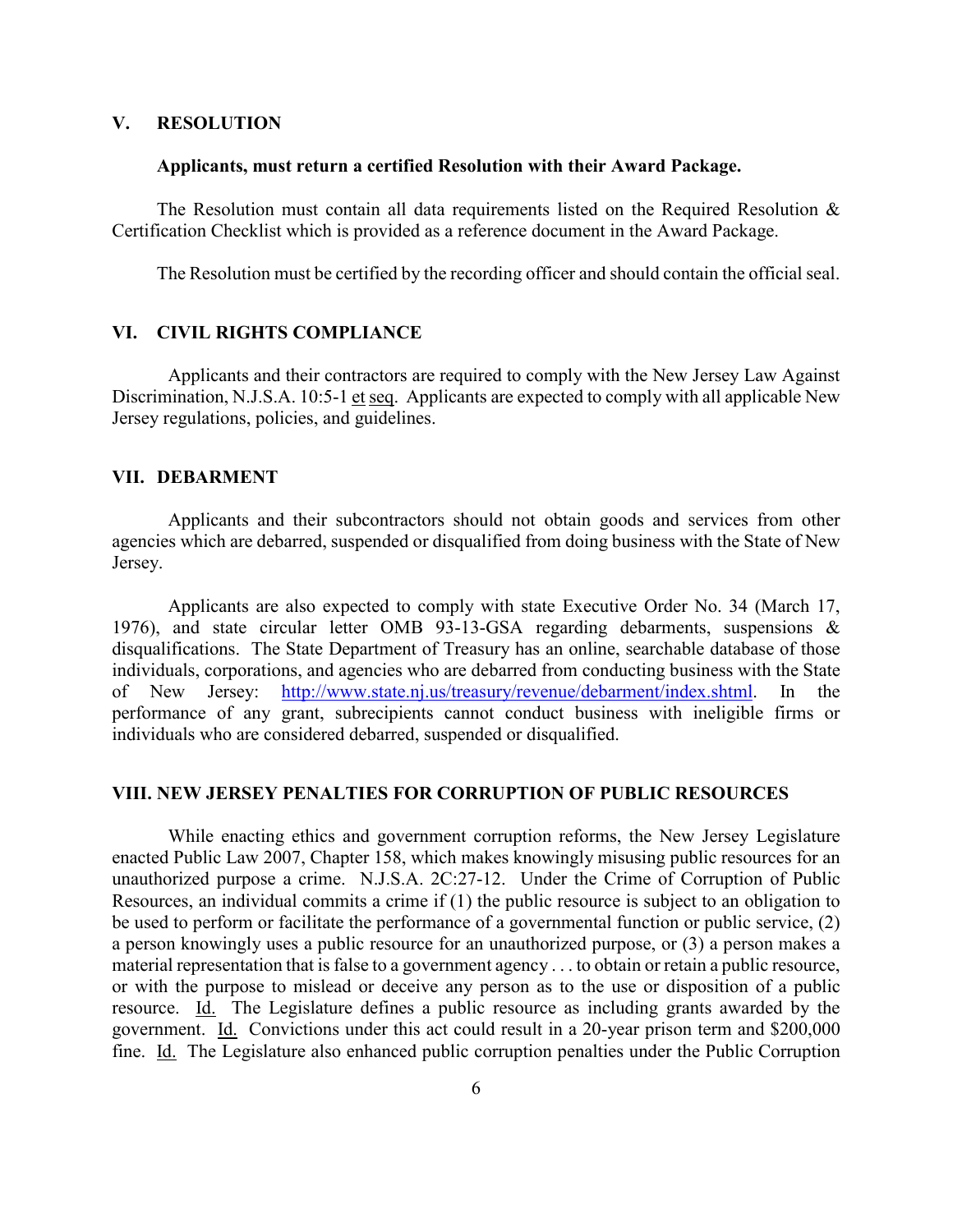Profiteering Penalty Act, N.J.S.A. 2C:30-8, which subject individuals convicted under public corruption laws, including N.J.S.A. 2C:27-12, to fines up to \$500,000. Under N.J.S.A. 2A:32C-3, a person shall also be subject to civil penalty and treble damages for making false claims under New Jersey's False Claims Act.

## **IX. SUBRECIPIENT OFFICIAL FILE**

Subrecipients are required to maintain a master file for grant documents. The following documents must be available for on-site review by OAG program monitors and auditors:

- A. Copy of approved award package for the grant including: grant contract; Applicant Information Form; Program Narrative; Application Authorization; General and Special Conditions; copy of award letter; the Resolution; copy of deliverables; and related written approvals from OAG.
- B. Copies of all Requests for Reimbursements.
- C. Banking Information: Cash verification, receipts documentation, check register, canceled checks, and bank statements (if applicable)

## **X. REPORTING PROCEDURES**

# **A. PROGRAMMATIC REPORTS**

- The county must keep track of all partnerships it makes, obstacles it encounters in coordinating the program, and strengths and weaknesses of each initiative it rolled out, and provide this information to OAG as requested in quarterly and final progress reports and on an ad hoc basis.
- The county must keep track of each individual's participation in the program, engagement in services, and progress towards recovery for the length of the funded program, and provide this information to OAG using the data collection prototype provided at the time the award is executed. Finalized data collection for all OHH initiatives is due to OAG at the conclusion of the grant period.

# **B. FINANCIAL REPORTS**

Subrecipients are required to submit Reimbursement Requests that coincide with agreed upon Deliverables.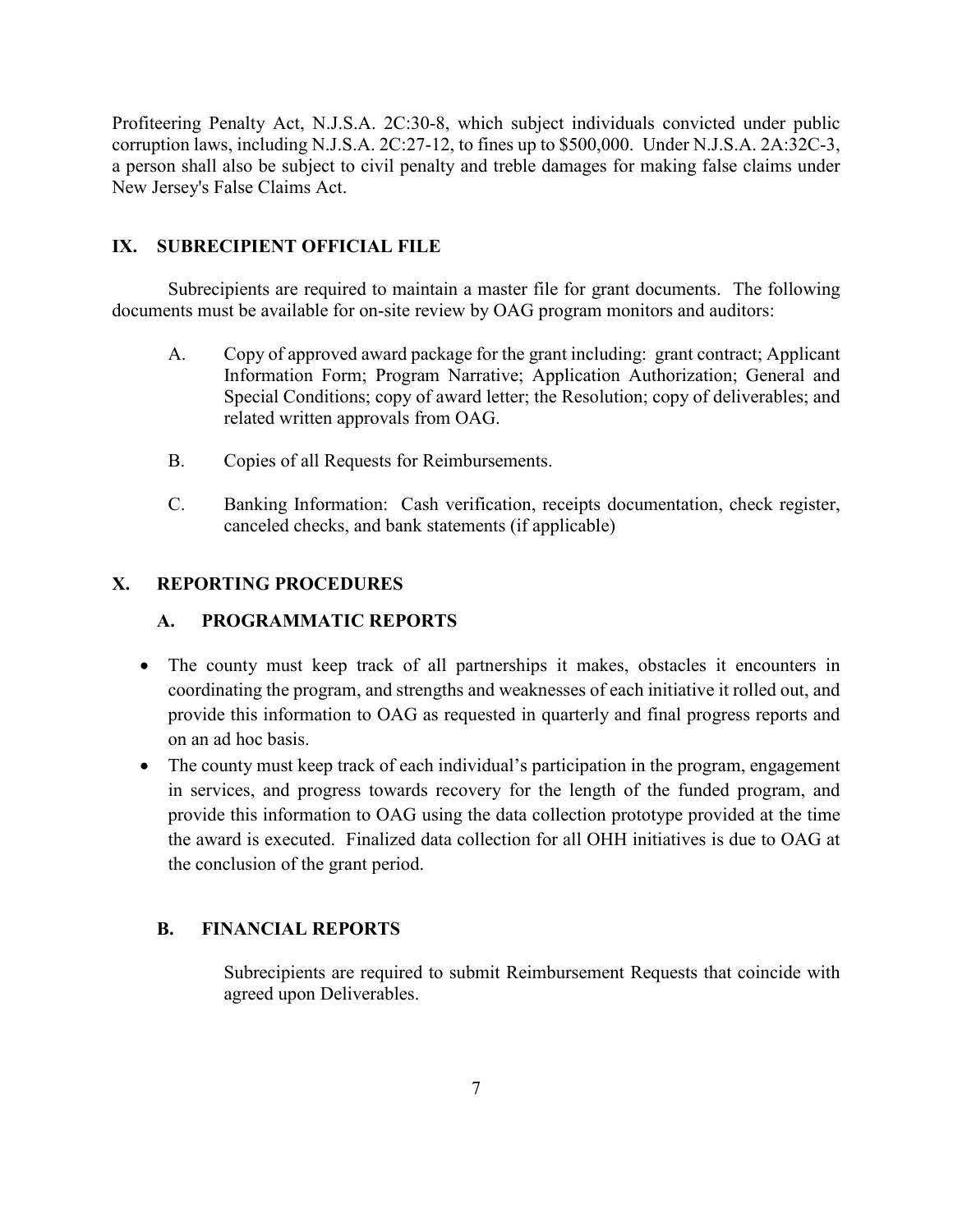Reimbursement Request Forms with signatures should be sent via e-mail to NJ CARES, at Roxanne.Fattori@law.njoag.gov. For each funding request, a separate State of New Jersey Payment Voucher must be submitted.

#### **XI. AUDIT REQUIREMENTS**

The Subrecipient must comply with audit requirements located in the State Treasury Department, State Circular, Single Audit Policy for Recipients of Federal Grants, State Grants and State Aid, 15-08- OMB, 2 CFR Part 200, Subpart F, Audit Requirements (2 C.F.R. § 200.500, et seq.), and the Government Accountability Office's Generally Accepted Government Auditing Standards (also known as the Yellow Book).

- 1. Applicants that expend Federal and/or State financial assistance of \$100,000 or more, but less than \$750,000 of Federal or State financial assistance during their fiscal year (including federal pass-through funds), must have either:
	- a. A financial statement audit performed in accordance with Government Auditing Standards (Yellow Book) or
	- b. A program specific audit performed in accordance with 2 C.F.R. § 200.500, et seq., and state policy.
- 2. For applicants that expend Federal or State financial assistance, (including funds received from the Federal Government or federal funds passed through state agencies) of \$750,000 or more during their fiscal year must have:
	- a. A single audit performed or
	- b. A program specific audit performed in accordance with 2 C.F.R. § 200.500, et seq., and state policy.
- 3. For applicants receiving less than \$100,000 of State and/or Federal financial assistance, no audit is required.

The Subrecipient must maintain a bookkeeping system, records, and files to account for all monies spent implementing the project. While a preferred system is not specified, subrecipients are expected to conform to accepted accounting standards.

#### **XII. MONITORING OF PROGRAM PERFORMANCE**

- A. The Subrecipient must assure that performance goals are being achieved.
- B. The Subrecipient shall inform OAG of the following types of conditions which affect program objectives and performance as soon as they become known: